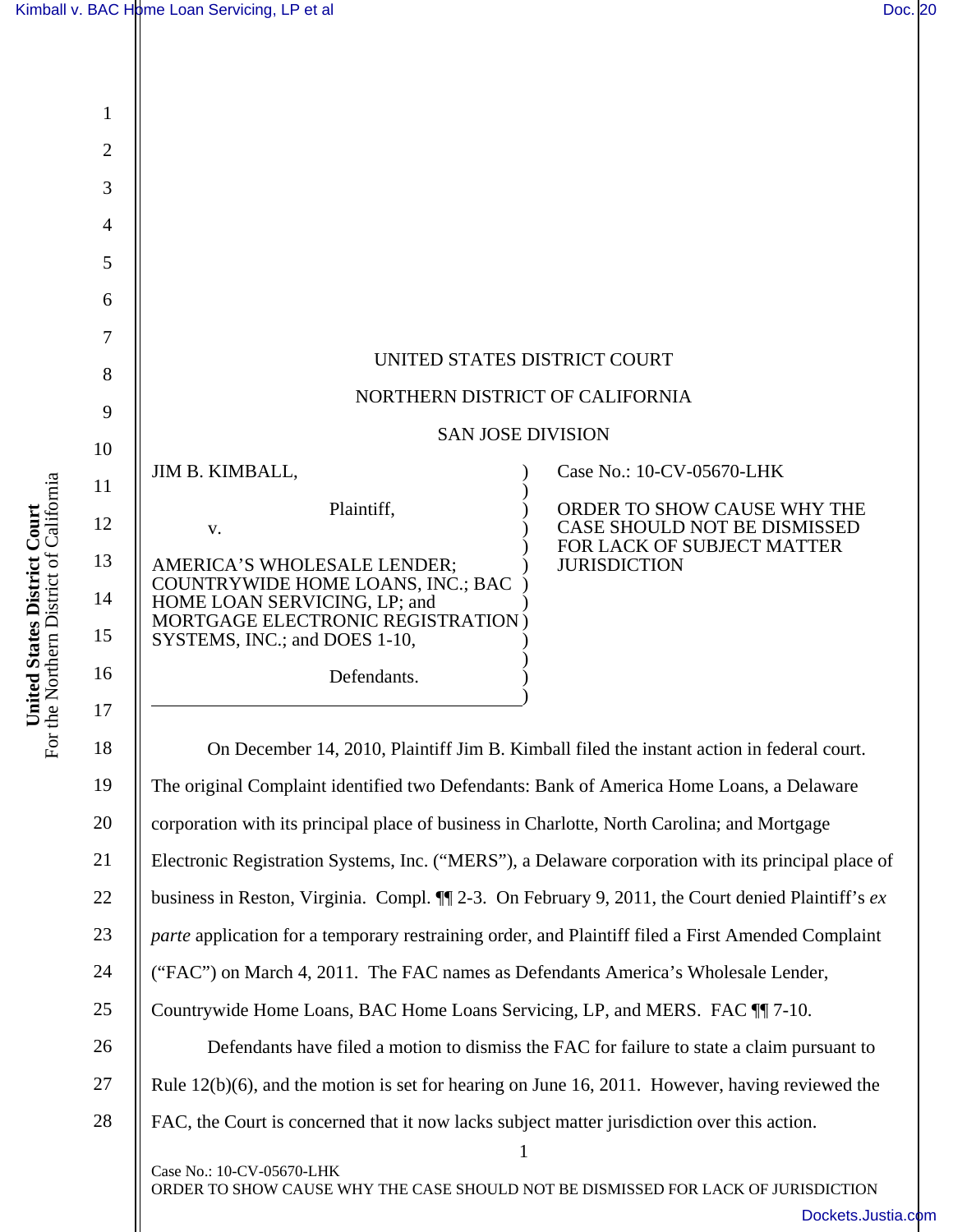1

2

3

4

5

6

7

8

9

10

11

12

13

14

15

16

17

18

19

20

21

22

27

28

Although Defendants have not moved to dismiss the Complaint on these grounds, this Court has a continuing obligation to raise issues of subject matter jurisdiction whenever it appears that jurisdiction may be lacking. Fed. R. Civ. Pro. 12(h)(3); *Augustine v. United States*, 704 F.2d 1074, 1077 (9th Cir. 1983).

The action brought by Plaintiff consists of contract, property, and tort claims, based solely on state law. FAC at 18-25. Accordingly, these claims in themselves do not provide a basis for federal jurisdiction. In the FAC, Plaintiff asserts that the Court has diversity jurisdiction, citing 28 USC § 1332(a). FAC ¶ 14. Diversity jurisdiction exists in cases between citizens of different states where the amount in controversy exceeds \$75,000. 28 U.S.C. § 1332(a)(1). However, "diversity jurisdiction does not exist unless *each* defendant is a citizen of a different State from *each* plaintiff . . . diversity jurisdiction is not . . . available when any plaintiff is a citizen of the same State as any defendant." *Owen Equipment & Erection Co. v. Kroger*, 437 U.S. 365, 373-74 (U.S. 1978); *see also Exxon Mobil Corp. v. Allapattah Services, Inc.*, 545 U.S. 546, 553 (2005) ("In a case with multiple plaintiffs and multiple defendants, the presence in the action of a single plaintiff from the same State as a single defendant deprives the district court of original diversity jurisdiction over the entire action."). Plaintiff alleges that he is a citizen California and that the amount in controversy exceeds \$75,000. FAC ¶ 6, 13. Accordingly, diversity jurisdiction exists if none of the Defendants is a citizen of California.

23 24 25 26 Corporate citizenship is defined by 28 U.S.C. § 1332, which specifies that "a corporation shall be deemed to be a citizen of any State by which it has been incorporated and of the State where it has its principal place of business." 28 U.S.C.  $\S$  1332(c)(1). "Thus, a corporation is typically a citizen of two states for determining the existence of diversity jurisdiction: the state of incorporation and the state in which it has its principal place of business." *Breitman v. May Co. California*, 37 F.3d 562, 564 (9th Cir. 1994). Here, the FAC states that Defendant BAC Home Loan Servicing, LP is a California corporation with its principal place of business in Simi Valley, California. FAC ¶ 4; 28 U.S.C. § 1332(c)(1). Plaintiff further states that Defendants America's Wholesale Lender Services and Countrywide Home Loans have their principal places of business in California. Thus, from the face of the amended complaint, it appears that Defendants BAC

ORDER TO SHOW CAUSE WHY THE CASE SHOULD NOT BE DISMISSED FOR LACK OF JURISDICTION

Case No.: 10-CV-05670-LHK

2